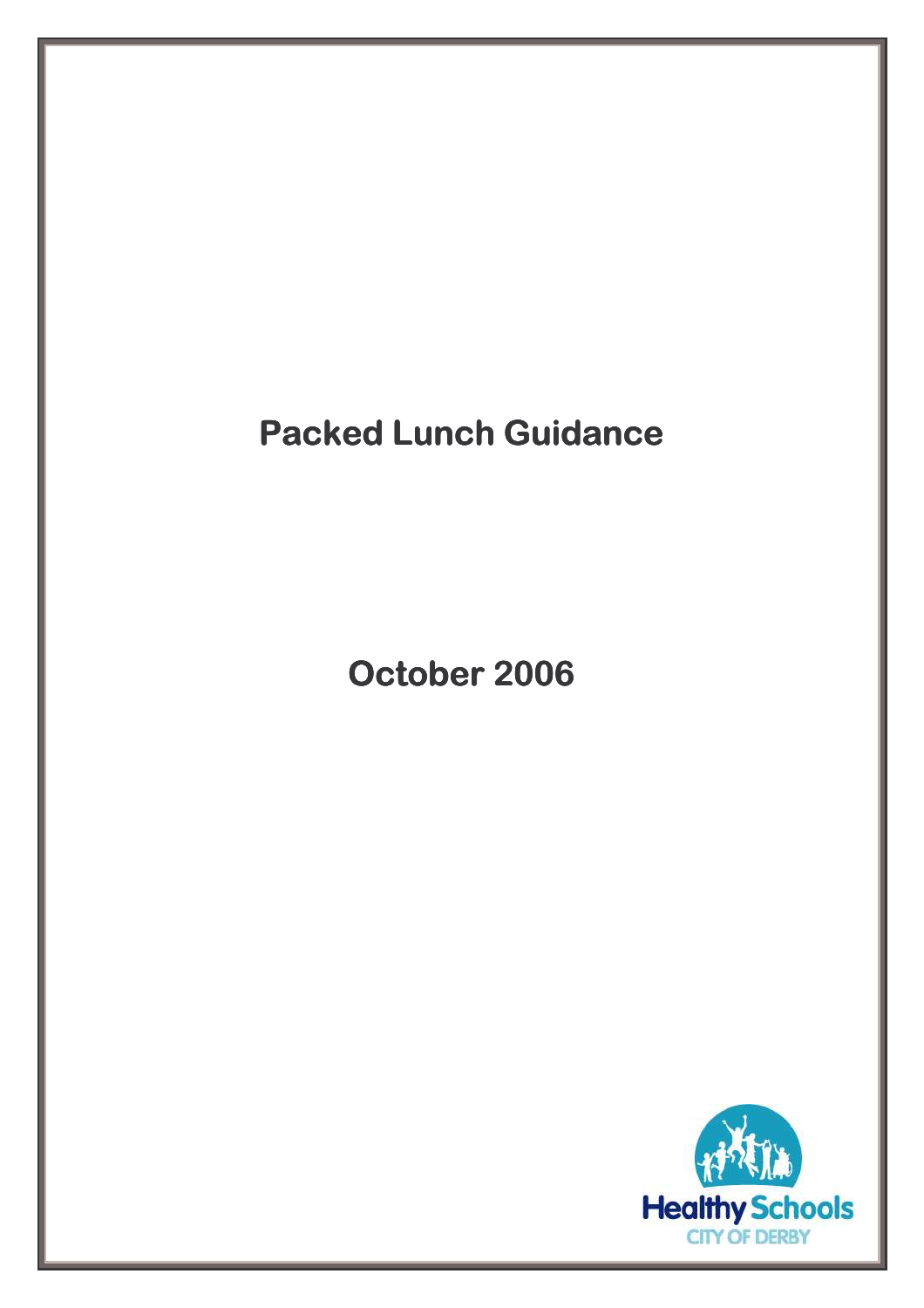## **Packed Lunch Guidance**

This guidance has been written by the Healthy Schools Programme for all Derby City Primary Schools to use if they choose. Schools may wish to add or amend accordingly to meet their individual schools needs/requirements. It is advised that this guidance is shared with the whole school – a letter to parents/carers summarising the guidance is appended to this guidance.

## **Rationale for this guidance:**

- It has been highlighted that lunchboxes in some schools can be extremely unhealthy and that this issue needs addressing. A recent audit in seven schools has shown that there are too many foods containing fat and sugar within lunchboxes, and very few fruit and vegetables.
- New nutritional standards for school meals will be introduced in September 2006. Therefore the nutritional content of lunchboxes needs addressing in line with these changes.
- Work around healthy eating in schools is a high priority with the Every Child Matters agenda.
- The short-term effects of unhealthy packed lunches could include poor growth and development, behavioural problems, tooth decay, obesity and anaemia (Putland 1993).
- The major effects of unhealthy eating during childhood are likely to be felt later in adulthood including heart disease, stroke, cancers, diabetes, arthritis, gallstones and osteoporosis (Wynne 1999).
- $\Box$  The prevalence of obesity in children is increasing
- Children who are overweight or obese are more likely to become obese adults.

## **Statement on Healthy Lunchboxes:**

Healthy eating habits, begun in childhood, influence children's chances of a healthier life. Therefore to encourage healthy eating habits from an early age and to improve the overall nutrition of our pupils it is important to promote and implement this 'Packed Lunch Guidance' in schools.

This guidance will help schools achieve the healthy eating theme of new Healthy School Status and should support other activities to promote healthy eating. It is suggested that a leaflet on healthier lunchboxes is given to parents/carers<sup>\*</sup>

<sup>∗</sup> The British Nutrition Foundation have produced a leaflet and poster on healthier lunchboxes which can be ordered free of charge (postage and packaging costs) by calling 020 7404 6504. See www.nutrition.org.uk/lunches to view resources.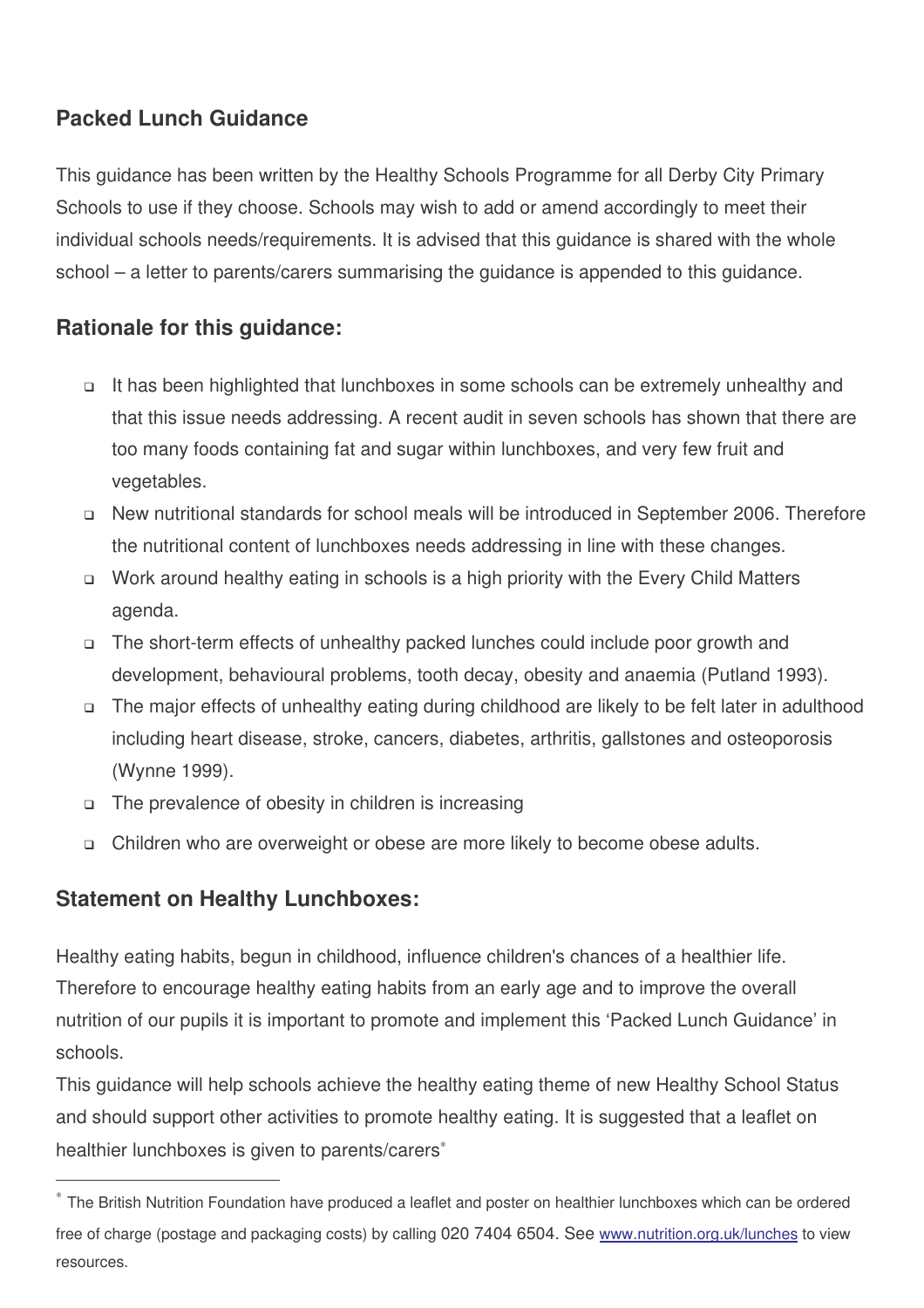## **Aim of Guidance:**

This guidance aims to improve the quality of packed lunches in schools by encouraging a wide variety of healthy foods based on the balance of good health, which is recommended by Government for a healthy diet.

### **Objectives:**

- To develop awareness in pupils and parents that eating habits, formed in childhood, can influence their health and well being throughout their lives.
- □ To facilitate improved concentration and learning in class.
- □ To improve the current eating habits of children at lunchtimes.

#### **Implementation:**

- This policy fits within a wider context of healthy eating activities in schools, such as healthy eating themed weeks, extra curricular clubs, whole school food policy, healthy eating reward schemes etc – and therefore supports the 'whole school approach' to healthy eating.
- □ Stickers will be given to children who bring in a healthy lunchbox as a reward\*
- □ Workshops on healthy lunchboxes have or will be held for parents.
- $\Box$  A leaflet is provided for all parents on healthy lunchboxes so they are aware of the balance of good health and what foods are acceptable for lunchboxes in schools within this local authority.
- Children are educated in school about healthy foods to provide them with a basic knowledge of what a healthy diet consists of – based on the balance of good health model.
- Children's packed lunches should be based on the 'balance of good health', which includes the four main food groups of bread other cereals and potatoes, fruit and vegetables, milk and dairy and meat, fish and alternatives. The balance of good health model suggests that foods containing fat and sugar should be eaten in small amounts. These groups are illustrated over leaf in figure 1.

<sup>♣</sup> Healthy eating stickers designed by primary aged children in Derby City schools are available to purchase through the Healthy Schools Programme. Contact Kathryn Cordwell on 01332 224000 ext 6412.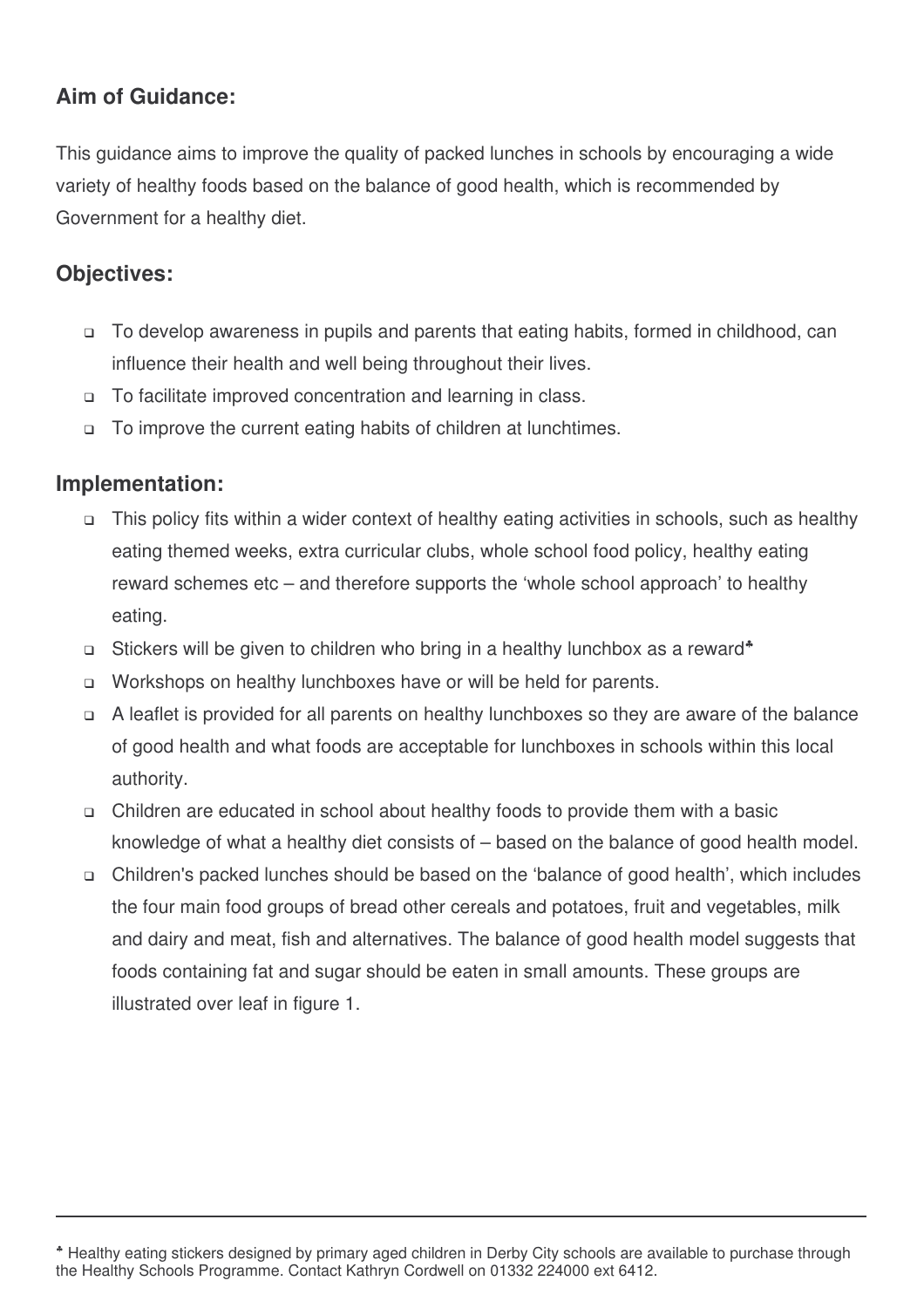**Figure 1 - The Balance of Good Health - food from the five different food groups. The main message is to eat more from the bigger sections and less from the smaller ones.**



## **We need to eat a balance of different foods to stay healthy.**

#### **The following are some examples of 'acceptable foods' for children's lunchboxes:**

#### **Bread, other cereals and potatoes food group:**

There should be a good portion of starchy food in lunchboxes, such as thick slices of wholemeal bread, chapatti, bagels, tortilla wrap, pitta pocket, crispbreads, pasta, couscous, rice or potato salad.

#### **Fruit and vegetable food group:**

There should be plenty of fruit and vegetables such as a handful of cherry tomatoes or carrot sticks, mini tub of fruit chunks in natural juice, bunch of seedless grapes, satsuma or pear, sliced red apple or nectarine, box of raisins, dried apricots, salad, fruit in sandwiches (such as cheese and pineapple), vegetables as a main ingredient in a pasta salad or as a topping on a pizza.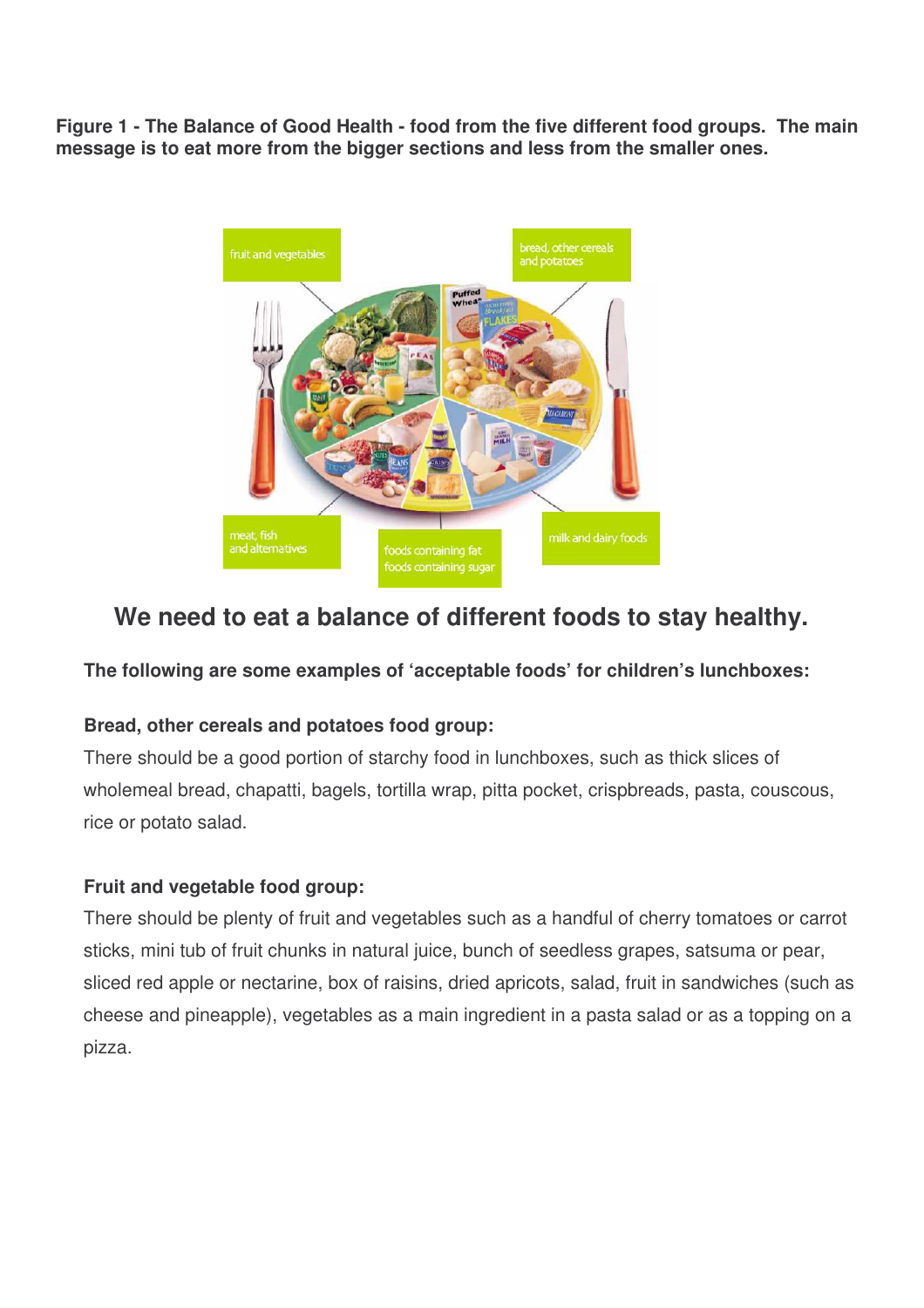#### **Milk and dairy food group:**

A portion of milk or dairy food, such as cheese as a sandwich filling, individual cheese portions, low fat cheese spread, cheese dips or pate with vegetable sticks, drinking yogurts<sup>\*</sup>, yogurt smoothies, or a pot of low fat yogurt or fromage frais.

#### **Meat, fish and alternatives food group:**

A portion of lean meat or fish, such ham, chicken, beef or tuna. Alternatives could include egg, vegetable pate or hummous as a sandwich filler or mixed bean/lentil salad.

#### **Foods containing fat and sugar food group:**

This should be the smallest part of the lunchbox. Sweet foods which contain fibre are recommended, such as a plain or fruit scone, slice(s) of malt loaf, a cereal bar, mini pancakes or a flapjack. A small chocolate bar, biscuit or lower fat variety of crisps can be included on **ONE DAY ONLY during the week, not everyday**

## *(It is at the school's discretion as to whether this is introduced and whether a set day is chosen for treats, for example Fridays only)*

Drinks **must** be provided in lunchboxes and should only include either water, milk or low fat milkshake, sugar free juice drink, sugar free flavoured water or 100% fruit juice.

#### **The following foods are not encouraged for lunch:**

- □ Sugared/toffee popcorn
- □ Chewing gum
- Fizzy drinks in cartons, bottles or cans
- □ Crisps as a filling for sandwiches
- Chocolate spread as a filling for sandwiches
- **D** Sweets

#### *Schools can add to or amend this list*

#### **Monitoring and evaluation**

There are differing views on monitoring lunchboxes however it is advised that schools complete a random survey of lunchboxes twice a year either for one day or over the period of a week. This is regarded as good practice by the Derby City Healthy Schools Programme and

<sup>\*</sup> Some yoghurts branded for lunchboxes have a high sugar content. Per 100 grams 10 grams of sugar is a lot *and 2grams is a little)*